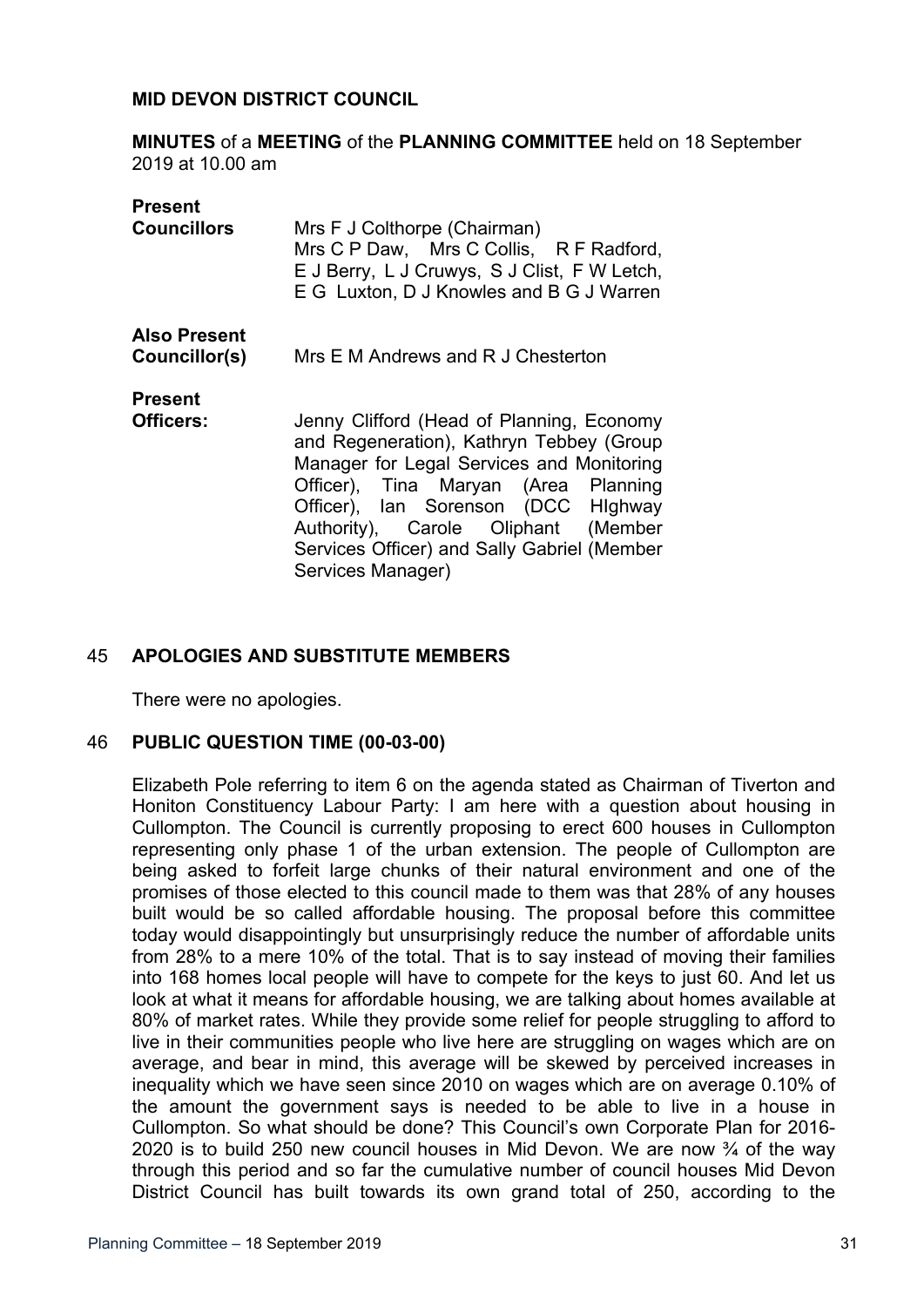performance indicators from Scrutiny Committee report is 6. 6 council houses against a total plan of 250, as a percentage about 2.4% of target. Now that we are approaching the end of the planning period there are 244 council houses yet to be built against the district target, Cullompton is to get 600 new houses of which according to the local plan 101 homes should be for social rent. My proposition to the committee on behalf of the Labour Party and standing up for the people of Cullompton who are attempting to live in their own community on incomes which cannot keep up with the cost of housing, taking into consideration the underlying spend of this council against its budgeted housing revenue account is this. As a minimum all 60 of the affordable homes that would result from the proposal now before the committee should be built as council houses. These 60 council houses would represent 36% of the affordable homes Cullompton residents were promised in phase 1 of the urban extension and would represent barely 24% of the council houses that the people of Mid Devon were led to expect from the Councils 2016- 2020 Corporate Plan. Building 60 council houses for Cullompton is the very least the council could do to start making good on its very recent housing strategy promise.

The Chairman indicated that answers would be provided when the item was debated.

# 47 **DECLARATION OF INTERESTS UNDER THE CODE OF CONDUCT (00-06-55)**

Members were reminded to make any necessary declarations of interests when appropriate.

#### 48 **MINUTES OF THE PREVIOUS MEETING (00-07-03)**

The minutes of the meeting held on 28 August 2019 were approved as a correct record and signed by the Chairman.

#### 49 **CHAIRMAN'S ANNOUNCEMENTS (00-07-45)**

The Chairman informed the meeting that the items on the agenda were intertwined in terms of the Section 106 agreement and that the process was not straightforward, she informed the meeting how she proposed to handle the agenda.

Item 6 would be opened for discussion so that Members could explore the total section 106 package on offer. She would then adjourn the decision on the package, so that the individual applications could be discussed.

Items 7 and 8 had already been decided by this Committee, subject to the Section 106 package being finalised. She was therefore proposing to bring forward item 9 which had yet to be decided. This would follow the initial discussion on the Section 106 package under item 6.

Items 7 and 8 would then follow – but only for noting the update report.

Depending on what happened earlier in the meeting, she then proposed to return to item 6 to formally resolve on the Section 106 package.

.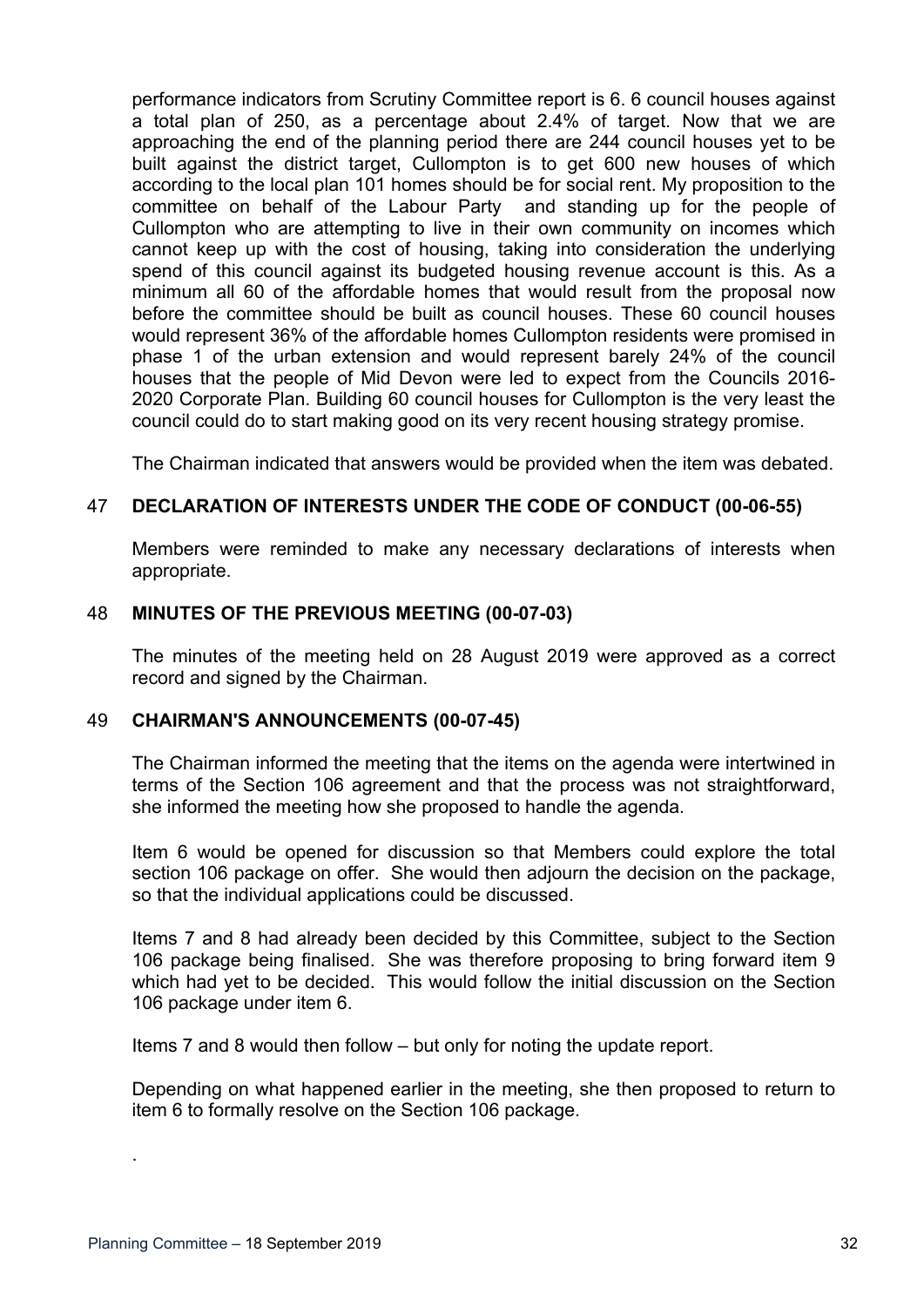# 50 **S106 MATTERS, APPLICATIONS COMPRISING PHASE 1 OF DEVELOPMENT AT NW CULLOMPTON URBAN EXTENSION, RELATING TO APPLICATIONS 17/01170/MOUT, 17/01178/MFUL AND 17/01346/MOUT (00-10-37)**

The Committee had before it a \* report of the Head of Planning, Economy and Regeneration considering the overarching S106 package between the three planning applications currently under consideration.

The Area Planning Officer outlined the contents of the report explaining that the 3 applications for North West Cullompton were all intertwined via the proposed Section 106 Agreement. Agenda items 7 and 8 had already been determined subject to the acceptance of the S106 agreement. Item 9 on the agenda had been deferred from the previous meeting for consideration of various issues raised and therefore required determination.

She referred members to the revised recommendations within the report highlighting the timing, funding and delivery of the linking road through the application site, the offsite highway works proposed, which included the pedestrian footway and crossing in Willand Road, the traffic calming proposals and the footpath extension in Millennium Way to link to the bus stops; the financial contribution to the Town Centre relief road, the land for the primary school and other education contributions, the expansion of the doctors surgery, the provision and maintenance of the Rull Hill green infrastructure, the upgrade to the existing public rights of way and the creation of a health garden. She also outlined the proposals within Phase II of the development, that of: the contribution towards the bus improvements, recycling facilities, the community building, the additional sports pitch, allotments, the second community orchard and the additional footpath extension works in Millennium Way. She added that the S106 agreement would be apportioned in the event that one or more of the applications in question did not come forward for development.

The Head of Planning, Economy and Regeneration then responded to questions posed in public question time with regard to the amount of affordable housing proposed within Phase 1 of the development, she stated that there were clear reasons why 10% of affordable housing had been proposed during Phase 1, extensive discussions had taken place with regard to the provision of a large amount of infrastructure during this phase, that of the new road through the development and the contribution towards the Town Centre relief road as well as education contributions as previously explained. There had been a large amount of front loading in respect of these additional requirements in Phase 1 hence she felt that there was justification for 10% affordable housing. With regard to the provision of Council houses and planning policy, the committee were required to consider the development plan policies and material considerations, not the corporate approach nor the workings of the Housing Revenue Account.

Consideration was given to:

- The contributions to the Education Authority (DCC) and the timetable for the provision of the new school
- Whether to include consultation with the Chairman and Vice Chairman of the Planning Committee and Ward Members with regard to any apportionment required of the various obligations between the 3 individual Section 106 agreements and the exact composition of the Rull Hill green infrastructure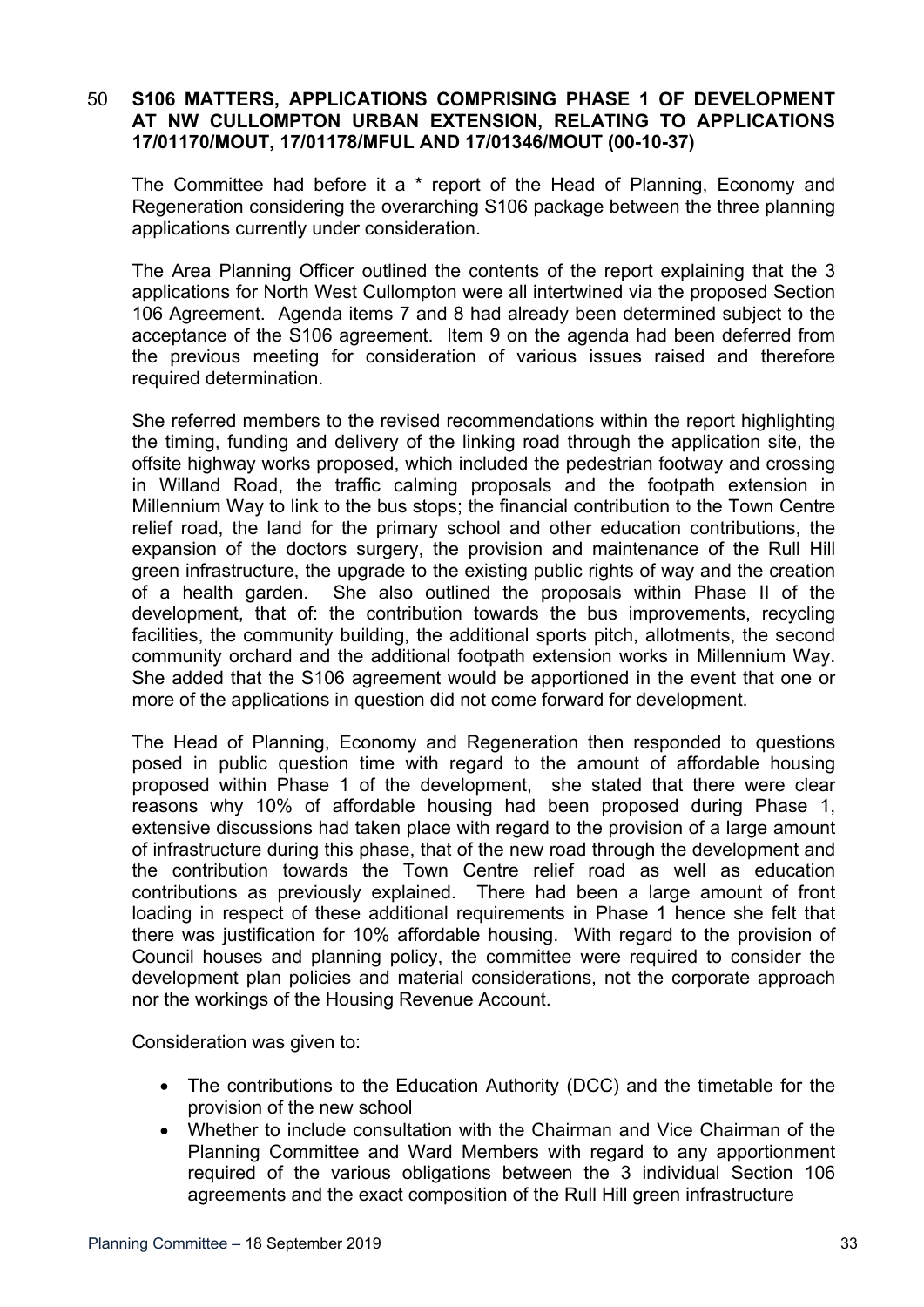- The view of the applicants representative with regard to the amount of work that had taken place with the Local Planning Authority and the community over 6 years which had included the provision of a masterplan for development, the additional upfront costs that were required for infrastructure within Phase 1 of the development, the change in the construction access to the site which now did not include St Georges View, the development of the school and the total cost of the package which was proposed. 60 affordable houses were still proposed as well as the additional infrastructure and that the development on completion would deliver 300 affordable homes.
- The views of the representative from the Town Council who stated that the Town Council had agreed the principle of development in the area and supported the detail of the S106 agreement
- The view of one of the Cullompton Members who was disappointed at the amount of affordable housing being proposed

At this point the Chairman indicated that she felt that a decision on the S106 package should take place following consideration of the following application.

Notes:

- (i) Mr Turner on behalf of the applicants spoke;
- (ii) Cllr Guest spoke on behalf of Cullompton Town Council;
- (iii) Cllr Mrs E M Andrews spoke;
- (iv) \* Report previously circulated, copy attached to minutes;
- (v) The following late information was provided:

HIGHWAY AUTHORITY – 9th September 2019

The Highway Authority has looked at the time taken to reach the Station Road roundabout from the site via various routes and the journey time to the roundabout via Head Weir Road is longer than using the roundabout at Millennium Way. It is for this reason that traffic calming has been requested for Saxon Way to increase journey times and dissuade its use. As Head Weir Road takes longer than the preferred route, there is no reasonable reason to seek further restrictions.

### 51 **APPLICATION - 17/01178/MFUL - ERECTION OF 200 DWELLINGS, FORMATION OF NEW ACCESS, PROVISION OF PHASE OF LINK ROAD, PRIMARY SCHOOL SITE, OPEN SPACE, LANDSCAPING AND ASSOCIATED WORKS - LAND AT NGR 302103 108277 (WEST OF WILLAND ROAD) CULLOMPTON DEVON (00-35- 05)**

The Committee had before it a \* report of the Head of Planning, Economy and Regeneration regarding the above application.

The Area Planning Officer outlined the contents of the report highlighting by way of presentation an aerial view of the site which depicted the site layout, the proposed number of dwellings, the school site, landscaping proposals, the proposed link road,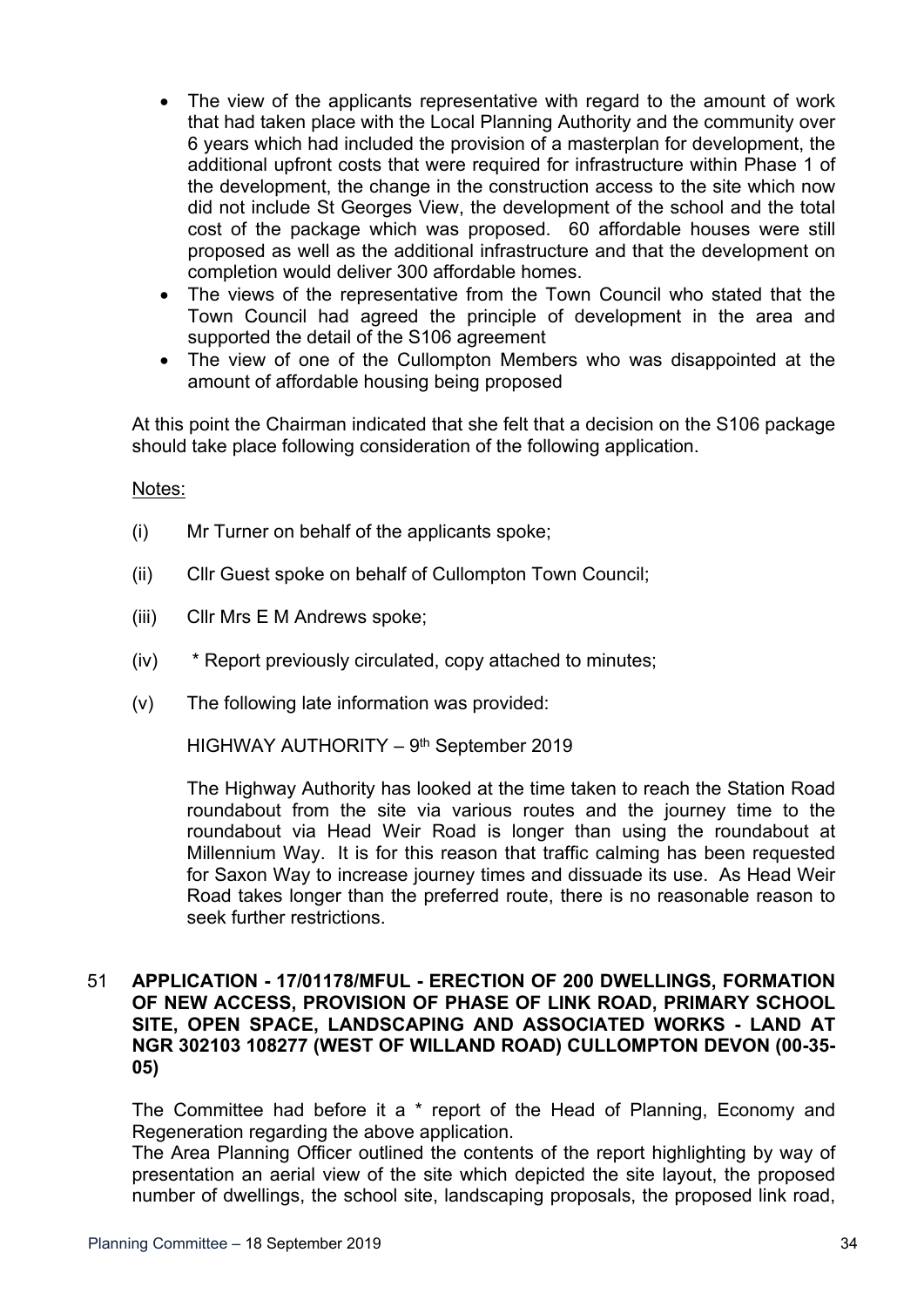walking routes, attenuation ponds and the pedestrian link to Rull Lane. She informed the meeting that the issues raised at the previous meeting had been addressed, that of the parking layout in the school area, clarification with regard to the size of the gardens and the positioning of the retaining wall within some of the gardens and the traffic calming proposed. She outlined the street elevations across the site, the site sections, the house types which all now complied with the National Space Standards, the garages and bin stores and Members viewed photographs from various aspects across the site.

Consideration was given to:

- The police concerns with regard to the fencing which had been addressed by Condition 23
- Issues to do with the public right of way which had been addressed by Condition 8
- The number of electric car charging points, addressed within condition 9
- Possible visual impact issues
- Maintenance and general upkeep of the trees and hedges within the development site
- The pedestrian routes and cycleways and their segregation
- The views of the applicant with regard to the issues raised at the previous meeting and the amendments that had been made to the application: the issue of parking arrangements had been resolved, electric charging points could be increased where possible, the character areas within the development, the cycleways and footpaths set back from the road, the issues with the gardens and that the dwellings would be built in line with 'Fabric First Design'.
- The views of representative from the Town Council with regard to the width of the road and pavements and the provision of adequate car parking on the site, the reality of using cars rather than walking or using public transport, the need for adequate garage sizes, the aging population and the need to reflect on this with regard to pedestrian access and house types and the position of the attenuation ponds.
- The views of one of the Cullompton Members with regard to the size of the houses proposed.

It was therefore:

**RESOLVED** that planning permission be granted subject to conditions as recommended by the Head of Planning, Economy and Regeneration subject to the following:

Condition 7: the reference to "condition 4" in 7.D. should read "condition 5".

Condition 23: this condition should be amended to read:

First occupation of any dwelling shall not take place until the boundary treatments for that dwelling have been installed in accordance with details which shall have been previously submitted to and approved in writing by the Local Planning Authority. Only such approved boundary treatments shall be installed.

and the prior signing of a S106 agreement for: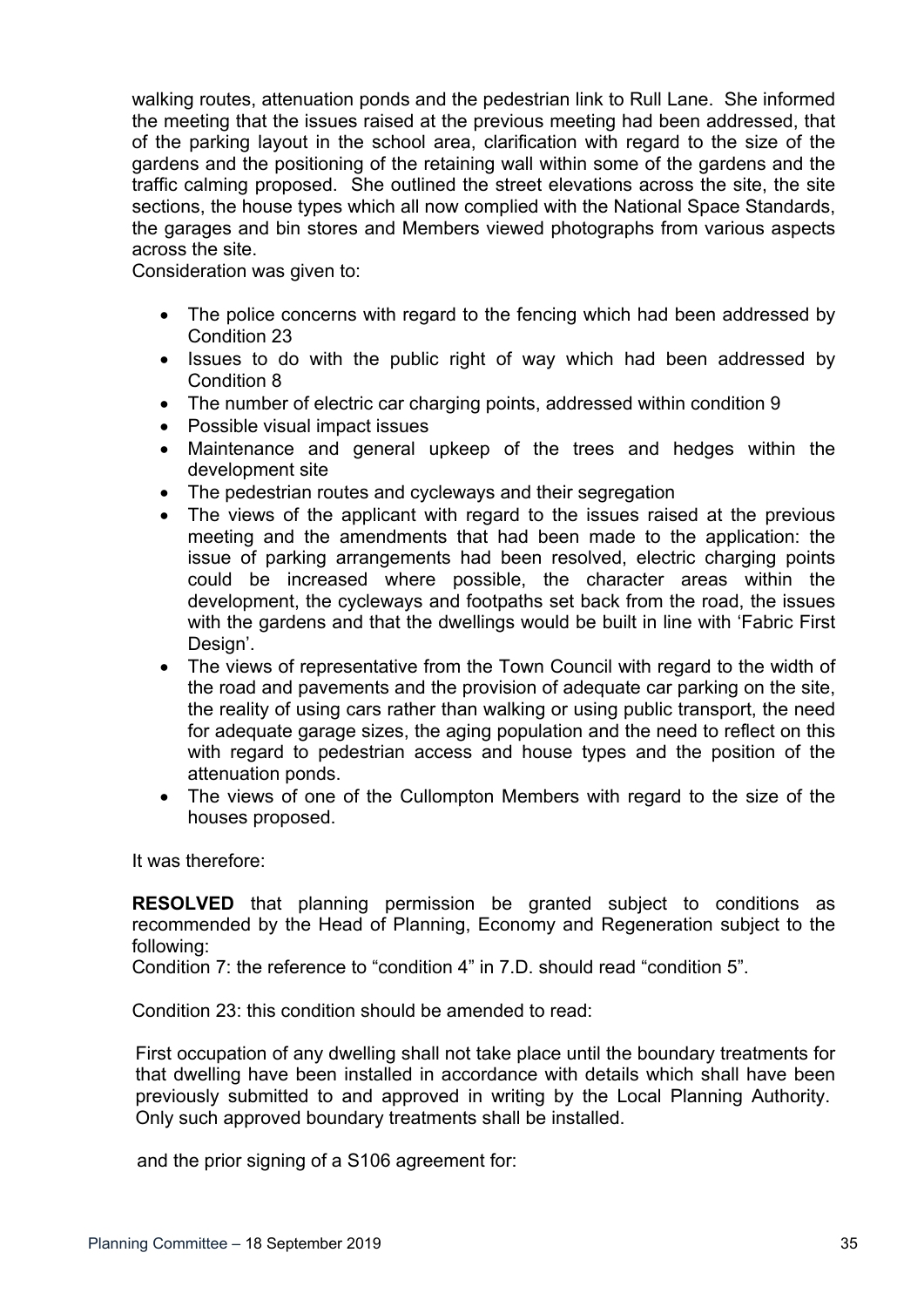i) The overall S106 package between the three applications set out in the separate over-arching Section 106 report at Appendix A to this report, and

ii) To secure the provision of the community orchard, health garden and other public open space together with its long term management and maintenance.

(Proposed by the Chairman)

# **Notes**

- i) Cllr Guest (Cullompton Town Council ) spoke;
- ii) Mr Smith, the applicant spoke;
- iii) Cllr Mrs E M Andrews spoke;
- iv) \*Report previously circulated copy attached to signed minutes.
- v) The following late information was provided:

HIGHWAY AUTHORITY - 9th September 2019

The Highway Authority has confirmed as follows:

- 1. The spine road will be along the route as shown on the detailed plans submitted with the application. Any variations from these details will require an amendment to the plans which the Town Council will be notified of.
- 2. The junction priority will be for Willand Road to enter the site and run through to Tiverton Road. The remaining part of Willand Road to the signals at Station Road will be subservient with a give way marking. Mini-roundabouts would not be acceptable to provide access to a new development and are contrary to that set out by Design Manual for Roads and Bridges. An alternative option is for a full roundabout, however, this is likely to introduce a greater stop start element in the Air Quality Action Zone.
- 3. The Highway Authority has agreed a mini-roundabout design at the school entrance which will cater for a Leopard Coach (52 Seater). The Highway Authority would not advocate a second access, and would wish to see inclusion of the off-line parallel parking bays to dissuade any parking on the spine road. The spine road would also be subject to appropriate Traffic Regulation Orders where necessary and appropriate.
- 4. The residential roads will be 4.80 metres wide, compliant with Government advice on road widths and in keeping with the adopted Masterplan SPD. Turning heads will be of sufficient size to cater for turning manoeuvres. Any vehicle that parks on the public highway and causes an obstruction can be prosecuted under the Highway Act by the police. There are no rights to park on the public highway within the Highway Act and the primary function set out by the Highways Act is for all traffic to pass and repass.
- 5. The Highway Authority does not consider that the Willand Road/Millennium Way junction will be problem for construction traffic. However, as part of the Construction Management Plan a swept path analysis can be requested and any mitigation measures put in place.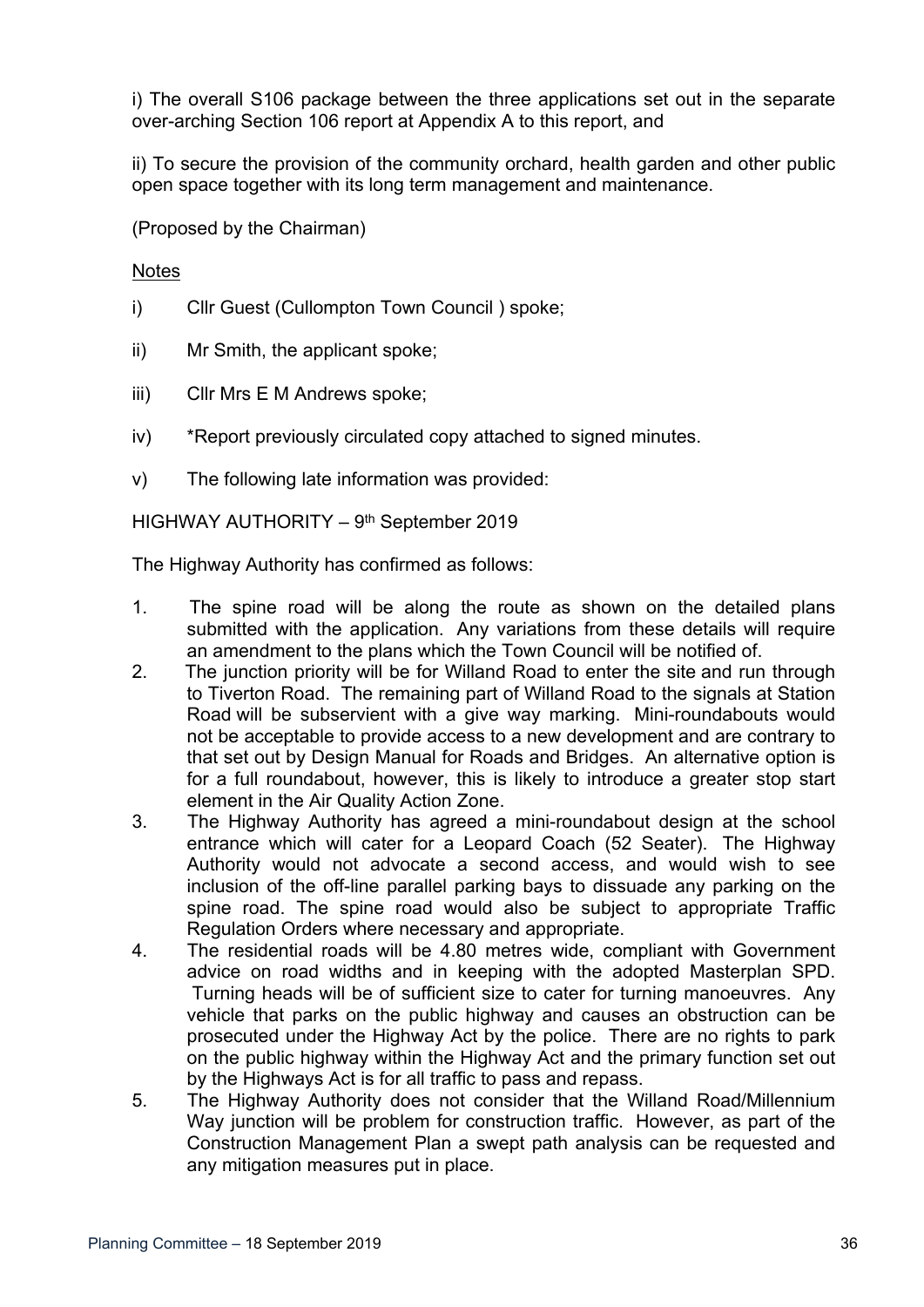- 6. A formal restriction to stop motorised vehicles from using the pedestrian accesses onto Rull Lane can be part of the Section 38 Agreement (highways adoption agreement) design.
- 7. Part of the Section 106 Agreement improvements is works to the public rights of way, which includes consideration of this footpath.
- 8. With regard to the consideration of the impacts of increased traffic on Willand, this was considered alongside traffic generation from the two outline applications and initial concerns over the increased queues were superseded by the Planning Inspector's decision on the Willand site. There is a desire to see contributions towards the Town Centre Relief Road being sought through Section 106 monies and given these improvements, congestion in Willand is not considered an issue.

ENVIRONMENTAL HEALTH - 9<sup>th</sup> September 2019

1. The low emission assessment provided detail regarding the Travel Plan and cumulative air quality impact. Given that the revised application makes no changes impacting on air quality, there are no additional comments to be added by Environmental Health. The distribution of development traffic, according to the Travel Plan, indicates only a minor adverse impact along Willand Road, Cullompton as a result of the development and cumulative developments. Subsequently, there are no adverse concerns regarding the air quality in Willand. MDDC currently monitor the air quality to the closest receptors at Ash Close along the B3181 in Willand and the results are well under the air quality objective as required by Defra.

Conditions – 17 September 2019

- 1. Condition 7: the reference to "condition 4" in 7.D. should read "condition 5".
- 2. Condition 23: this condition should be amended to read:

First occupation of any dwelling shall not take place until the boundary treatments for that dwelling have been installed in accordance with details which shall have been previously submitted to and approved in writing by the Local Planning Authority. Only such approved boundary treatments shall be installed

52 **APPLICATION - 17/01170/MOUT - OUTLINE APPLICATION FOR THE ERECTION OF UP TO 200 DWELLINGS, TOGETHER WITH ASSOCIATED INFRASTRUCTURE AND OTHER WORKS, INCLUDING VEHICULAR ACCESS, ON LAND COMPRISING NORTHERN PORTION OF PHASE 1 OF THE NORTH WEST CULLOMPTON URBAN EXTENSION - LAND AT NGR 302186 108607 NORTH OF RULL LANE AND TO THE WEST OF WILLAND ROAD CULLOMPTON DEVON (1-16-06)**

The Committee had before it \* report of the Head of Planning, Economy and Regeneration regarding the above application.

**RESOLVED** that the updated report be **NOTED** as the application had already received planning permission subject to the approval of a Section 106 Agreement.

(Proposed by the Chairman)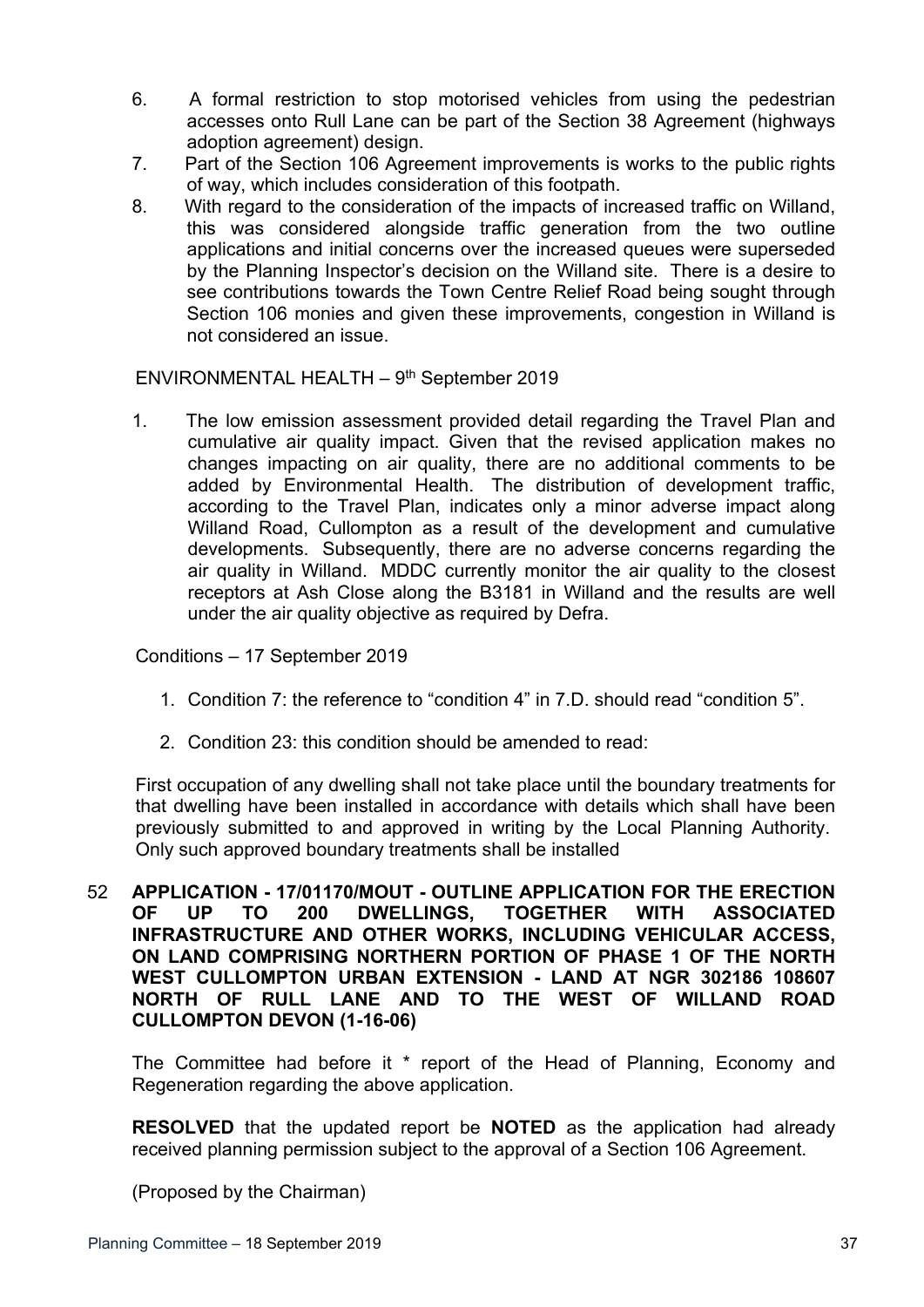Note: \*report previously circulated, copy attached to minutes.

53 **APPLICATION - 17/01346/MOUT - OUTLINE HYBRID PLANNING APPLICATION FOR THE ERECTION OF 200 DWELLINGS TOGETHER WITH ASSOCIATED INFRASTRUCTURE AND PUBLIC OPEN SPACE AND FULL PERMISSION FOR PORTION OF LINK ROAD (LAND COMPRISING SOUTHERN PORTION OF PHASE 1 OF NORTH WEST CULLOMPTON URBAN EXTENSION) - LAND AT NGR 301536 107900 NORTH OF TIVERTON ROAD, CULLOMPTON DEVON (1- 17-05))**

The Committee had before it \* report of the Head of Planning, Economy and Regeneration regarding the above application.

**RESOLVED** that the updated report be **NOTED** as the application had already received planning permission subject to the approval of a Section 106 Agreement.

(Proposed by the Chairman)

Note: \*report previously circulated, copy attached to minutes.

# 54 **S106 MATTERS, APPLICATIONS COMPRISING PHASE 1 OF DEVELOPMENT AT NW CULLOMPTON URBAN EXTENSION, RELATING TO APPLICATIONS 17/01170/MOUT, 17/01178/MFUL AND 17/01346/MOUT (CONTINUED) (1-17-52)**

Following consideration of the applications on the site, Members as mentioned in Minute 50 further considered the S106 package.

### It was **RESOLVED** that:

- 1. The Section 106 package of obligations to be applied in total across applications 17/01170/MOUT, 17/01178/MFUL AND 17/01346/MOUT, is agreed as follows:
- 1) 10% affordable housing across the whole of Phase 1
- 2) Timing, funding and delivery of a linking road between Willand Road and Tiverton Road including financial contribution towards its provision (latter, application 17/01170/MOUT)
- 3) Off-site highway works: improvements to J28 of the M5, pedestrian footway and crossing in Willand Road, traffic calming in Saxon Way, Plantagenet Drive and Norman Drive, and footpath extension in Millennium Way to link to bus stops
- 4) Financial contribution of £3.0 million towards the Town Centre Relief Road
- 5) Transfer of 1.2 hectares of land for primary school (with access and servicing) and school sports pitch to Devon County Council
- 6) Financial contribution of £672,361 towards St Andrews primary school expansion
- 7) Financial contribution of £1,577,972 toward delivery of the new primary school
- 8) Financial contribution of £150,000 towards early years provision
- 9) Financial contribution of £795,072 towards secondary provision
- 10) Financial contribution of £87,339 towards special educational needs provision
- 11) Financial contribution of £231,224 towards expansion of doctors surgery
- 12) Provision and maintenance of Rull Hill green infrastructure to include landscaped areas, multi-use games area and play area
- 13) Upgrade to existing public rights of way (Goblin Lane and bridleway between Willand Road and Rull Lane)
- 14) Transfer of land to Culm Valley Integrated Health Centre (College Surgery) for a health garden